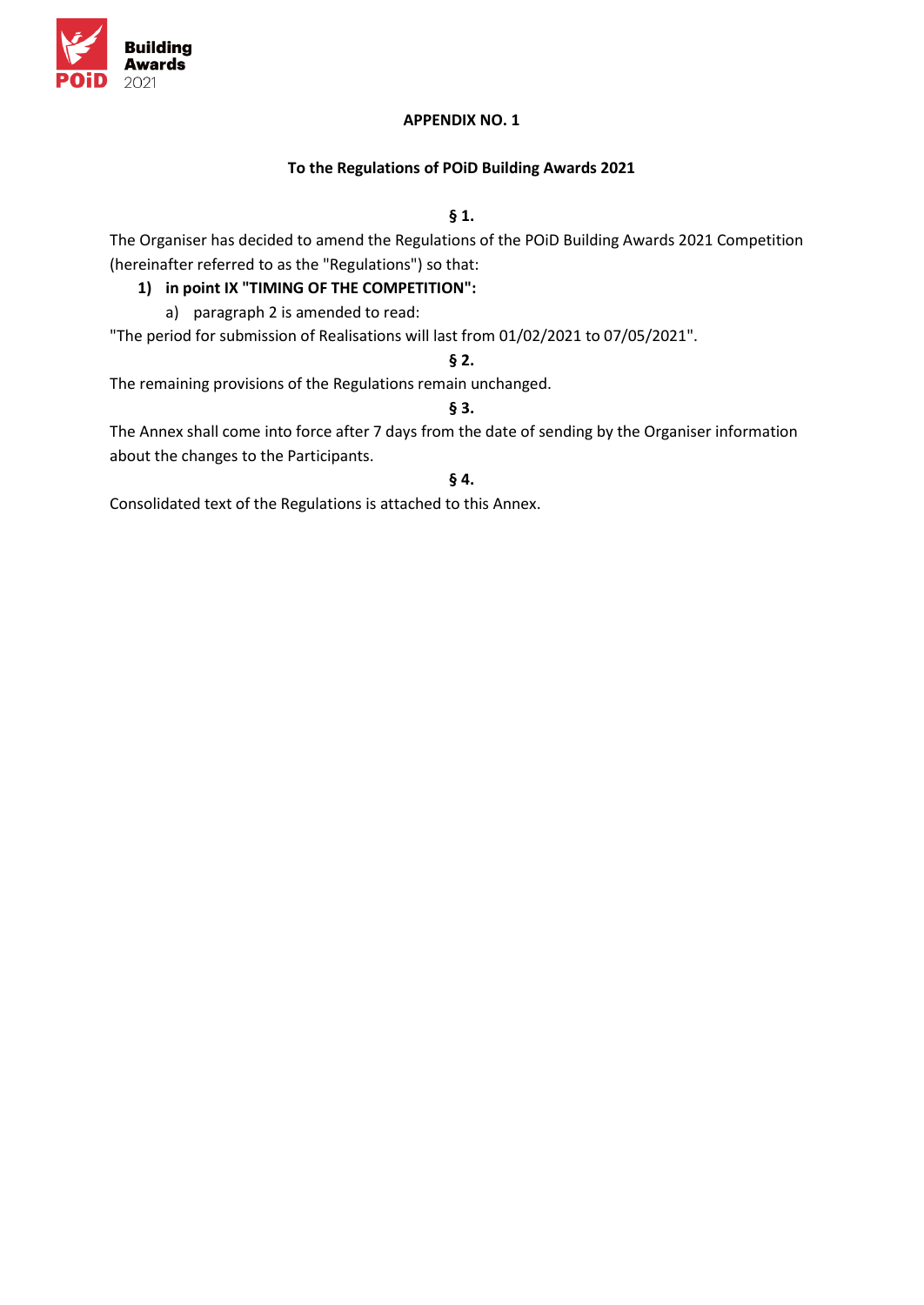

#### **REGULATIONS**

POiD Building Awards 2021

**The initiator of the competition is Polish Windows and Doors Association (POiD), the largest organisation of Polish manufacturers of building joinery and its automation. The competition aims to present the best building joinery and building automation solutions, in the context of completed architectural Realizations.**

### **I. GENERAL INFORMATION:**

- 1. These Regulations specify the terms and conditions of the competition called "POiD Buliding Awards 2021", hereinafter referred to as "the Competition". All promotional and advertising materials are for informational purposes only.
- 2. The owner of the brand and logo "POiD Building Awards" is the Competition Organiser: the Association of Manufacturers, Suppliers and Distributors of Windows and Doors – the Polish Windows and Doors Association, ul. Elektronowa 2 office 1.22, 03-219 Warsaw, entered in the register of associations maintained by the District Court for the Capital City of Warsaw, 13th Commercial Division of the National Court Register, under KRS number 0000169192, Tax ID (NIP) 524 2485676, REGON statistical number 015638892.
- 3. On behalf of the POiD, the Competition Coordinator is Jobdone marketing & sales support based in Puszczykowo (62-040 Puszczykowo), at ul. Czarna 4/2, entered into the Central Register and Information on Economic Activity, REGON statistical number 301493060, Tax ID (NIP) 777-135-90- 62, hereinafter referred to as the "Coordinator". The duties of the Coordinator include:
	- a) Coordinating activities under the Competition,
	- b) Cooperation with the Organiser in the implementation of the Competition,
	- c) Supervision over the proper operation of the Competition Website,
	- d) Preparation of the announcement of the Competition and its results.
- 4. At the request of the POiD, The Imagine, Magdalena Woźniak, based in Kunów 131, 33-300 Nowy Sącz, entered into the Central Register and Information on Economic Activity, REGON statistical number 369297712, Tax ID (NIP) 7343003007, is responsible for the implementation of PR activities. The duties of The Imagine include:
	- a) Cooperation with the Competition Organiser and Coordinator
	- b) Developing content for the purposes of promotion and PR
	- c) Implementation of the media plan.
- 5. The entity granting the Awards within the meaning of Art. 919 of the Civil Code is the Polish Windows and Doors Association.
- 6. The Organiser hereby declares that the "POiD Building Awards 2021" Competition is not a game of chance, a lottery, a mutual bet, a promotional lottery, a game whose result is accidental, or any other form provided for in the Act of November 19, 2009 on Gambling Games (Journal of Laws of 2009, No. 201, item 1540, as amended) and in the executive acts thereto.

# **II. DEFINITIONS**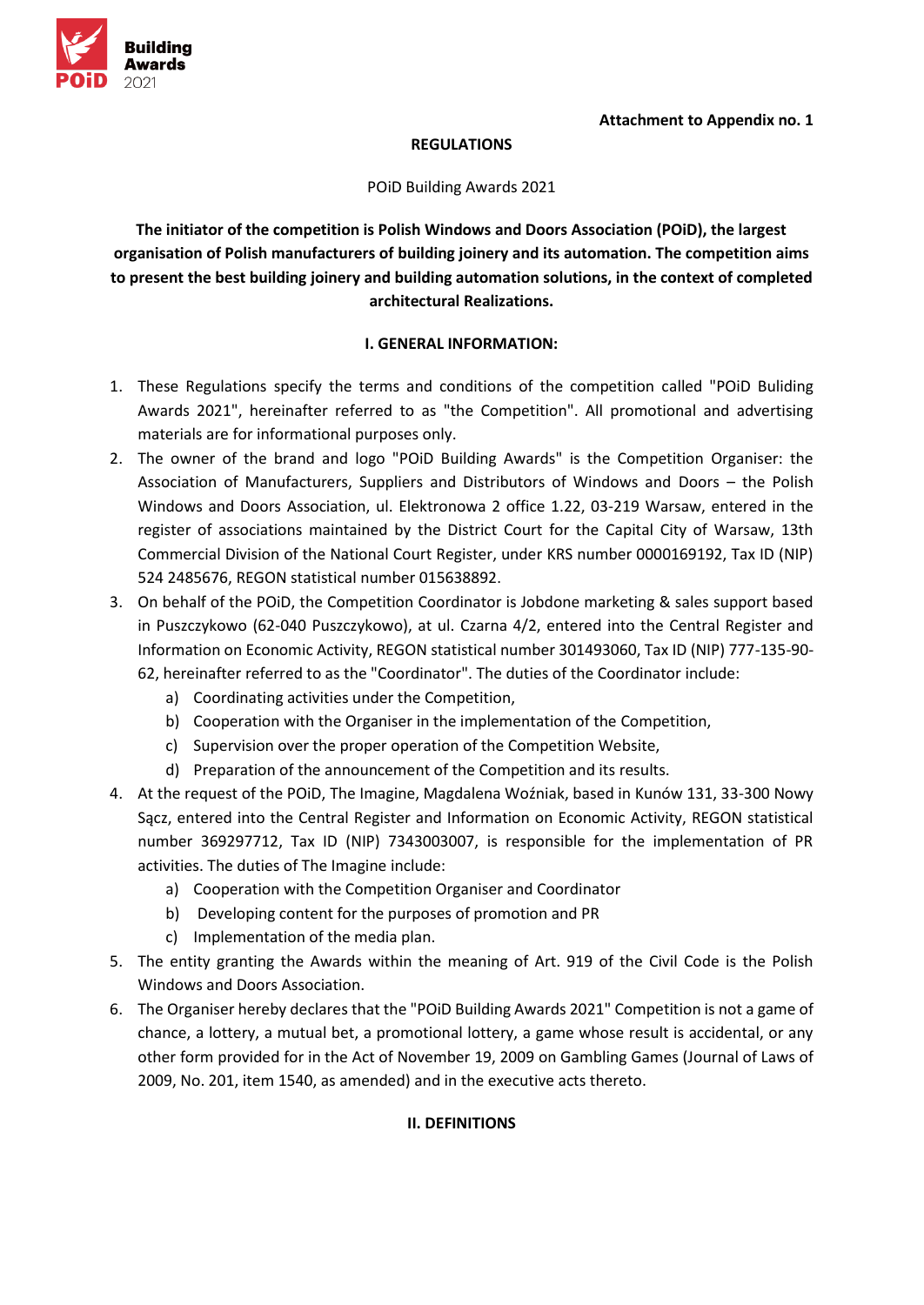

Whenever the following phrases are used in these Regulations, they shall have the following meaning for the purposes of the Competition:

**Competition Participant** − a company from the joinery or automation segment the products of which were used in an architectural structure put into use over the last three years, i.e. from 01/01/2018 to 31/12/2020, and meeting the condition set out in Part IV point 1 of these Regulations.

**Finalist** − a company from the joinery or building automation segment which was selected by the Jury as the winner of a sub-category in a specific competition category in which it submitted a Realization.

**Supervising Team** − a group of experts, verifying the submitted Realizations in terms of compliance with the provisions of the Regulations.

**Realization** − an architectural building or a construction object submitted to the Competition meeting all the requirements listed in Part VI of these Regulations.

**Final of the Competition** − a ceremonial gala summarising the Competition, during which the winners of the final awards will be announced from among the finalists.

**Website** − the Website of the Competition available at: [www.buildingawards.poid.eu.](http://www.buildingawards.poid.eus/)

**Application Form** − the Realization application sheet available on the Competition Website after registration and logging in.

### **III. JURY**

- 1. The Jury consists of 5 members, including the Chair.
- 2. Jury members and the Chair are appointed by the Organiser.
- 3. The composition of the Jury is as follows:
	- **I.** Prof. Ewa Kuryłowicz, PhD, Eng. − Chair of the Jury
	- **II.** Monika Arczyńska, PhD, Eng. of Architecture − Member of the Jury
	- **III.** Associate Professor Tomasz Błaszczyński, PhD, Eng. − Member of the Jury
	- **IV.** Karol Fiedor, MSc, Eng. of Architecture − Member of the Jury
	- **V.** Szymon Firląg, PhD, Eng. − Member of the Jury
- 4. The competition commissioner on the part of the Organiser is Paweł Wróblewski, Managing Director of the POiD Association.

# **IV. COMPETITION PARTICIPANTS**

- 1. The Competition Participants may be manufacturers of joinery and automation systems operating in the Republic of Poland.
- 2. A Participant in each competition category may submit any number of Realizations.
- 3. A Participant may only submit to the Competition materials to which they hold full copyright or obtained the authors' consent for using the same in the Competition.
- 4. Cancellation of participation in the Competition is possible through the Website. After clicking on the "Delete account" option available in the "My Account" panel, the procedure of deleting all submitted Realizations and Participant's data shall be started.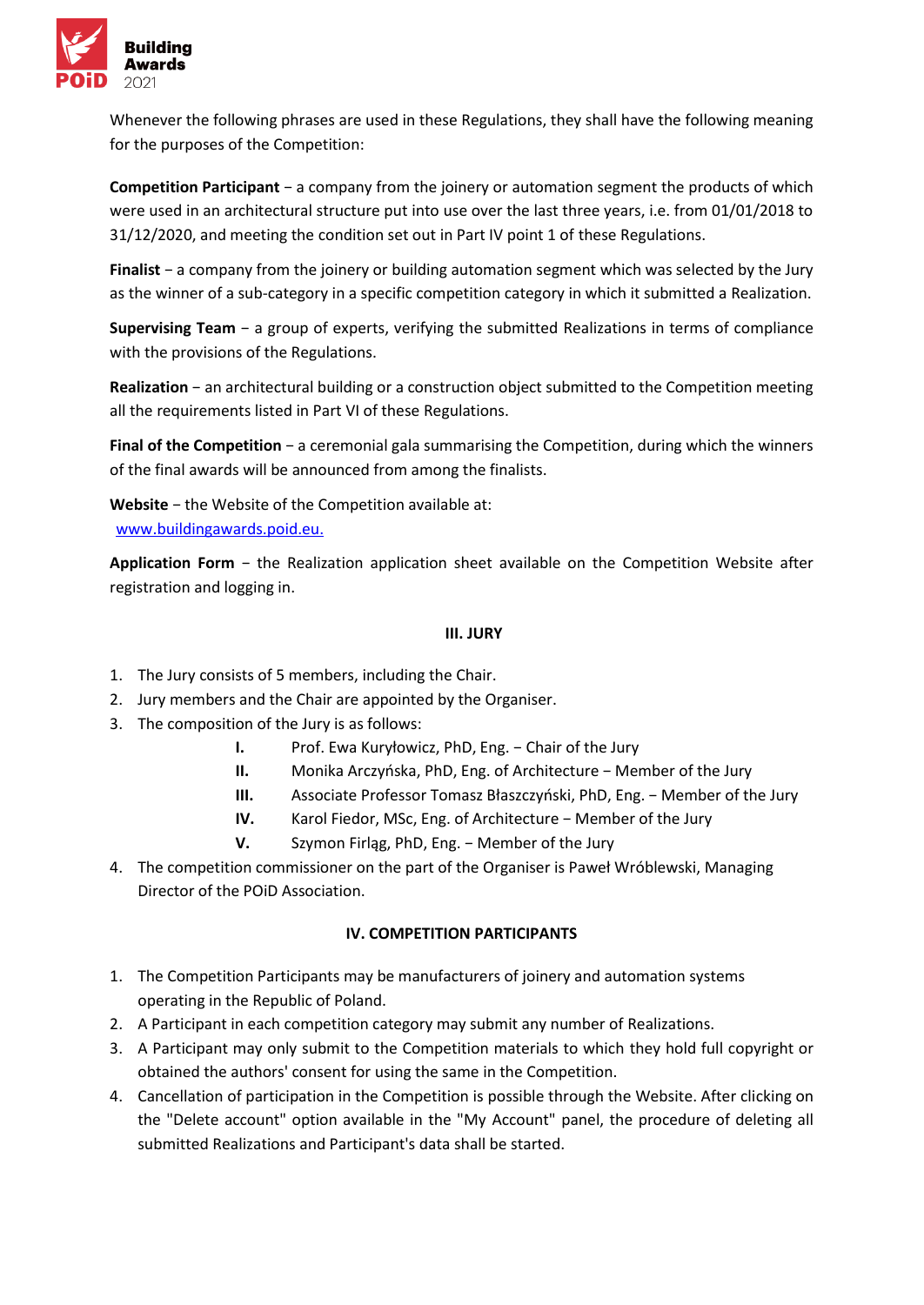

5. A Participant who resigns from participation in the Competition shall lose all privileges related to being a Competition Participant, including the status of a Finalist. The application fee for submitted Realizations is non-refundable.

# **V. COMPETITION TASK AND CATEGORIES**

- 1. The competition task consists in submitting a Realization in which building joinery products or automation systems constitute an innovative, pioneering or particularly complex solution. Architectural Realizations or structures put into use in the last three calendar years (i.e. from 01/01/2018 to 31/12/2020) may be submitted to the Competition.
- 2. At the stage of submitting Realizations, the Participant is required to assign them to the following categories and subcategories:
	- **a) Windows and balcony doors** − building elements (movable or fixed) for closing openings in a wall or sloping roof that allow light to enter the interior and can provide ventilation; they consist of a frame and one or more glazed sashes (fixed or movable), or only a glazed frame.
		- · Single-family houses
		- · Multi-family houses
		- · Public buildings
		- · Renovations
	- **b) External doors and gates** − construction elements for closing openings in a wall that allow pedestrians to access or pass through, and which, when closed, may allow light to enter the interior; they separate the exterior of the building from its interior.
		- · Single-family houses
		- · Multi-family houses
		- · Public buildings
		- · Renovations
	- **c) Internal doors −** a construction element for closing an opening in a wall that allows pedestrians to access or pass through and which, when closed, may allow light enter the interior. Designed for indoor use.
		- · Single-family houses
		- · Multi-family houses
		- · Public buildings
		- · Renovations
	- **d) Building automation and Smart Home** − a set of techniques and systems that provide automation of various objects in buildings. Using these systems, various building services and facilities can be combined and managed remotely or automatically, even from outside the building.
		- · Single-family houses
		- · Multi-family houses
		- · Public buildings
	- **e) Facade systems** − the facade of the building with no load-bearing function and being only a thermal and functional barrier. Such a wall is attached to ceilings, transverse walls or structural columns, and carries only its own weight and wind pressure, without taking part in the load dissipation from the main part of the structure.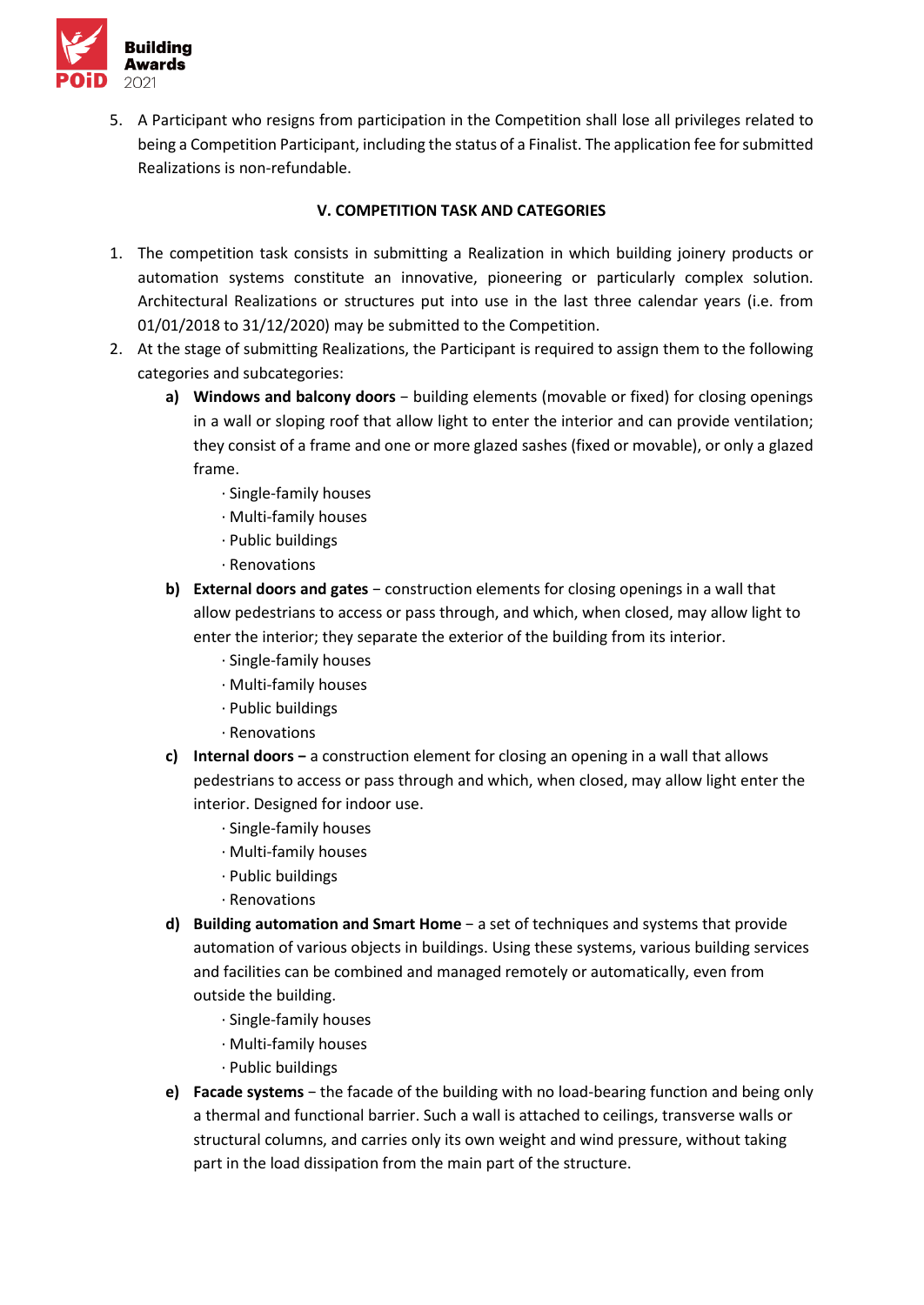

### · Public buildings

- 3. The submitted Realizations may be located in the territory of the Republic of Poland or abroad.
- 4. The Organiser, with the consent of the Participant submitting the Realization, reserves the right to change the category or subcategory of the submitted Realization if the subject matter of the Realization's content does not suit it.

# **VI. TERMS AND CONDITIONS OF SUBMITTING REALIZATIONS AND THE COURSE OF THE COMPETITION**

- 1.To enter the Competition, you must register on the Website: [www.buildingawards.poid.eu](http://www.buildingawards.poid.eus/)
- 2. By registering, the Participant at the same time:
	- a) provides the full name of the company submitting the Realization, and the first and last name of the person responsible for contact regarding the Competition, TAX ID (NIP), email address, telephone number and correspondence address,
	- b) agrees to the processing of their personal data and image by the Organiser in order to organise the Competition, while declaring that he or she has been informed about the provisions contained in Part X of the Regulations regarding the protection of personal data,
	- c) may consent to the use of their contact details in order to receive commercial information from the Organiser.
- 3. All joinery products used in the submitted Realizations must be installed in accordance with the assumptions of the Good Installation programme implemented by the Polish Windows and Doors Association. The promoted solutions are layered installation and installation in the insulation layer. More information: https://dobrymontaz.com/.
- 4. Realization submission is subject to a fee:
	- a) For companies not affiliated with the POiD, the application fee is PLN 700 for the first submitted Realization and PLN 350 for each subsequent submitted Realization,
	- b) For companies affiliated with the POiD, the application fee is PLN 500 for the first submitted Realization and PLN 250 for each subsequent submitted Realization, The 2nd portion of the POiD membership fee for 2020 may be used to pay the application fee.
- 5. The fee for submitting the Realization shall be settled on the basis of the invoice issued by the POiD within 7 days from the date of Realization submission. The submitted Realizations shall be visible in the competition application after paying the fee and sending the confirmation of the transfer of funds.
- 6. All data may be changed during the Competition in the "My Account" panel, in the "Edit data" tab.
- 7. Realizations shall be submitted by means of completing an online form, available by logging on to the Website. The form shall be active for the entire duration of the Competition.
- 8. Changes in the Application Form shall not be possible after the verification of the submitted Realization by the Supervising Team. The verification period is 10 days from the date of Realization submission.
- 9. The form must include:
	- a) Realization name,
	- b) exact address of the Realization (with the exception of private investment),
	- c) year of the commencement and completion of the Realization,
	- d) year of putting the Realization into use,
	- e) description and characterisation of the Realization,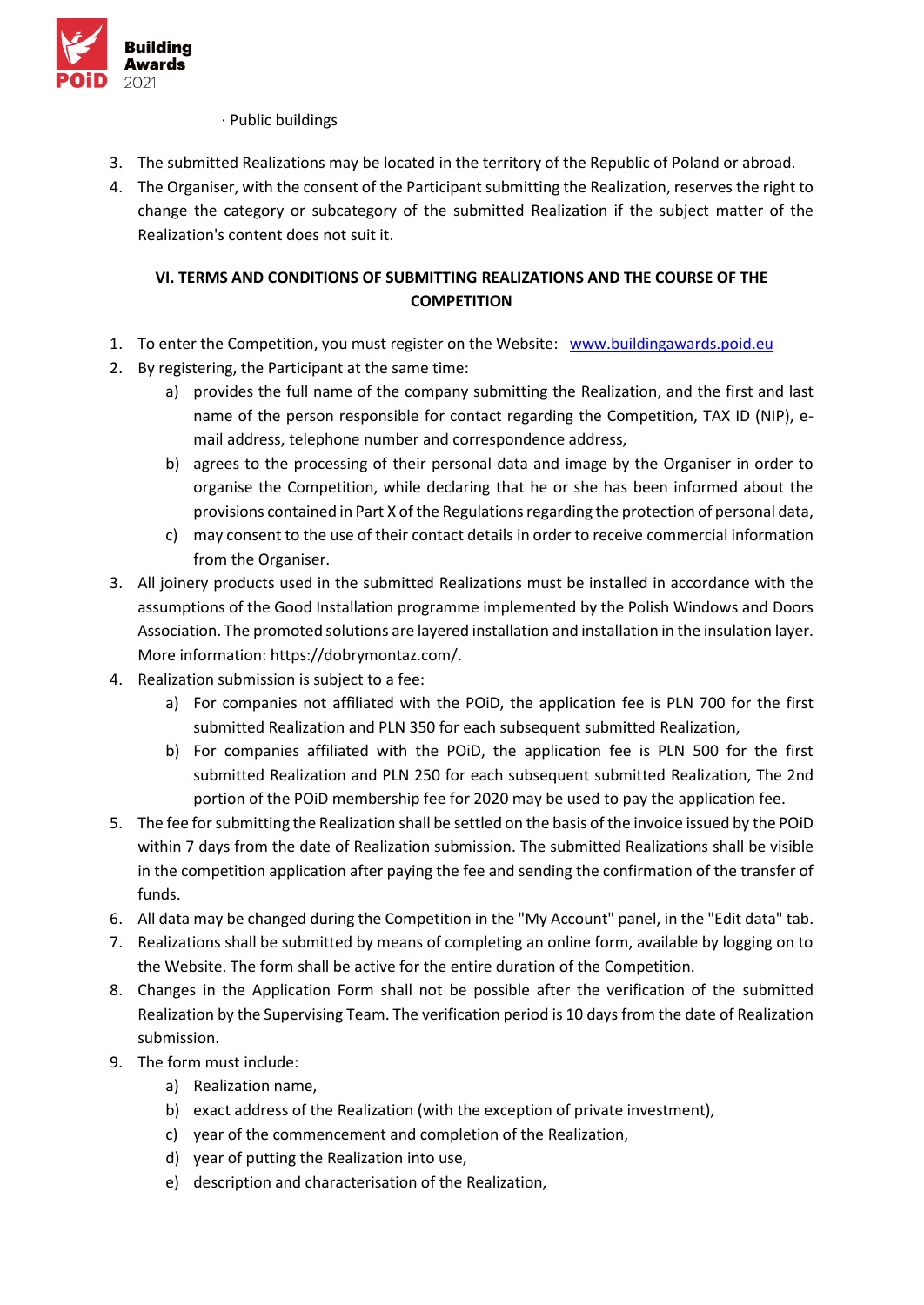

- f) description and characterisation of products used in the Realization,
- g) name of the products used and their quantity,
- h) description and characterisation of the installation technology and justification of the solution used,
- i) the name and address of the architectural studio with contact details (e-mail, phone), if the Participant obtained consent from
- j) the investor, and address with contact details, if the investor consented thereto (e-mail, phone),
- k) the company installing joinery products under the Realization and address with contact details, if it has consented thereto,
- l) photos or a video (one application may include a minimum of 5, maximum of 10 photos and 1 video)
- m) authors of investment photos.
- 10. At the stage of attaching photos, the main photo that best presents the Realization must be selected.
- 11. Attached files should meet the following criteria:
	- a) In the case of image files: the acceptable file formats are jpg and png. The required minimum file resolution is 1920x1080, 72 dpi. The maximum individual file size is 5 MB.
	- b) The attached graphic files must be of very good quality and must be anonymous − without marks and logos enabling the identification of the authors of the submitted materials.
	- c) In the case of videos, in the appropriate field of the form, a link to the video posted online must be provided (e.g. on YouTube, Vimeo). The duration of the video should not be longer than 10 minutes.
- 12. By sending Competition files, the Participant at the same time:
	- a) selects the appropriate category and sub-category;
	- b) declares that he or she holds full copyrights and property rights to the materials sent, including photos, video materials, or obtained authorisations from the authors to dispose of these materials for the purposes specified in the Competition, as well as the relevant consent of the owners/investors of the building,
	- c) agrees to the free and unlimited publication of the submitted Realization, with designation of authorship and respect for the author's personal rights, as discussed more broadly in Part X, points 6 and 7 of these Regulations,
	- d) agrees to publish, in the event of obtaining the title of the Competition winner, his or her data in the form of company name on the Website and in the Organiser's profile on Facebook, referred to more broadly in Part X point 3 of these Regulations.
- 13. One of the obligatory conditions for the positive verification of the submitted Realization is the payment of the entry fee invoice issued by the POiD Association.
- 14. The Organiser shall not be liable for any events arising from the provision of false data by the Participant.
- 15. Realizations must be submitted in accordance with the duration of the Competition, which is more broadly defined in Part IX of these Regulations.
- 16. Only complete Realizations, i.e. those containing all the mandatory elements included in the form assigned to a given category, shall be admitted to the Competition.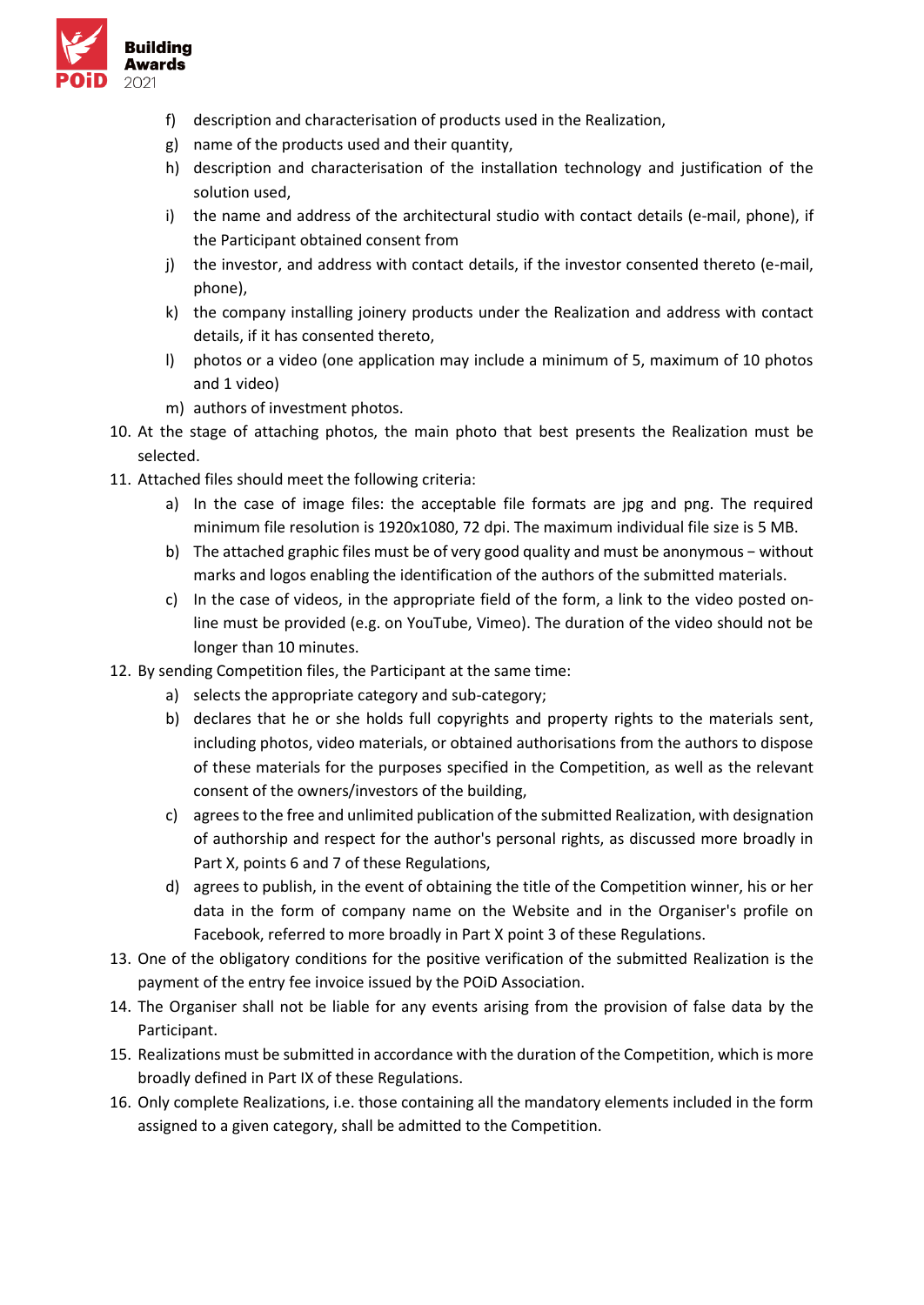

- 17. A Realization submitted in a given category by one company may be submitted by the manufacturer of other product types with the proper description of the type of products in other categories.
- 18. Realizations that infringe the rights or personal rights of third parties, violate generally accepted moral standards, are generally considered offensive or vulgar, include violent content or offend other people's feelings, including religious feelings, shall be excluded from participation in the Competition.
- 19. The Organiser reserves the right to exclude from the Competition and deprive the right to the Award (s) Participants who have breached the provisions of these Regulations.

### **VII. EVALUATION CRITERIA**

- 1. The evaluation of the Realization and the selection of the Winners shall be made by the Jury appointed by the Competition Organiser, with the exception of the "Audience Award" category. The audience award shall be granted by open voting on the website of the Competition Organiser www.poid.eu.
- 2. The Jury shall only evaluate Realizations that meet the requirements of these Regulations.
- 3. Participants who obtain the status of Competition Finalists shall be automatically qualified for the Competition Final. Qualification for the Competition Final is not tantamount to granting the Final Award.
- 4. The Jury's decisions shall be binding and final. The Jury's decision is not subject to appeal.

# **VIII. SELECTION OF WINNERS**

- 1. Finalists shall be selected by the Jury within 14 calendar days from the date of closing the Competition.
- 2. The finalists shall be notified of winning the Competition by e-mail. The list of finalists shall be also published on the POiD Website and profile on Facebook.
- 3. In each category one winner shall be selected.
- 4. The winners of the final awards shall receive a personalised statuette, a promotion package in the industry media and the opportunity to use the winner's logo dedicated to the winners of the POiD Building Awards 2021.
- 5. Final awards shall be communicated to the winners during the Final Gala.
- 6. An additional prize for the winners of the Competition shall be the patronage of a dedicated CSR programme to be organised by the winners of each category in cooperation with the POiD Association. The program addressed to specialised schools and architecture students shall be implemented with a large substantive participation of patrons with the use of their products.
- 7. The Competition awards granted by the Polish Windows and Doors Association shall be given to the winners who meet the conditions of these Regulations.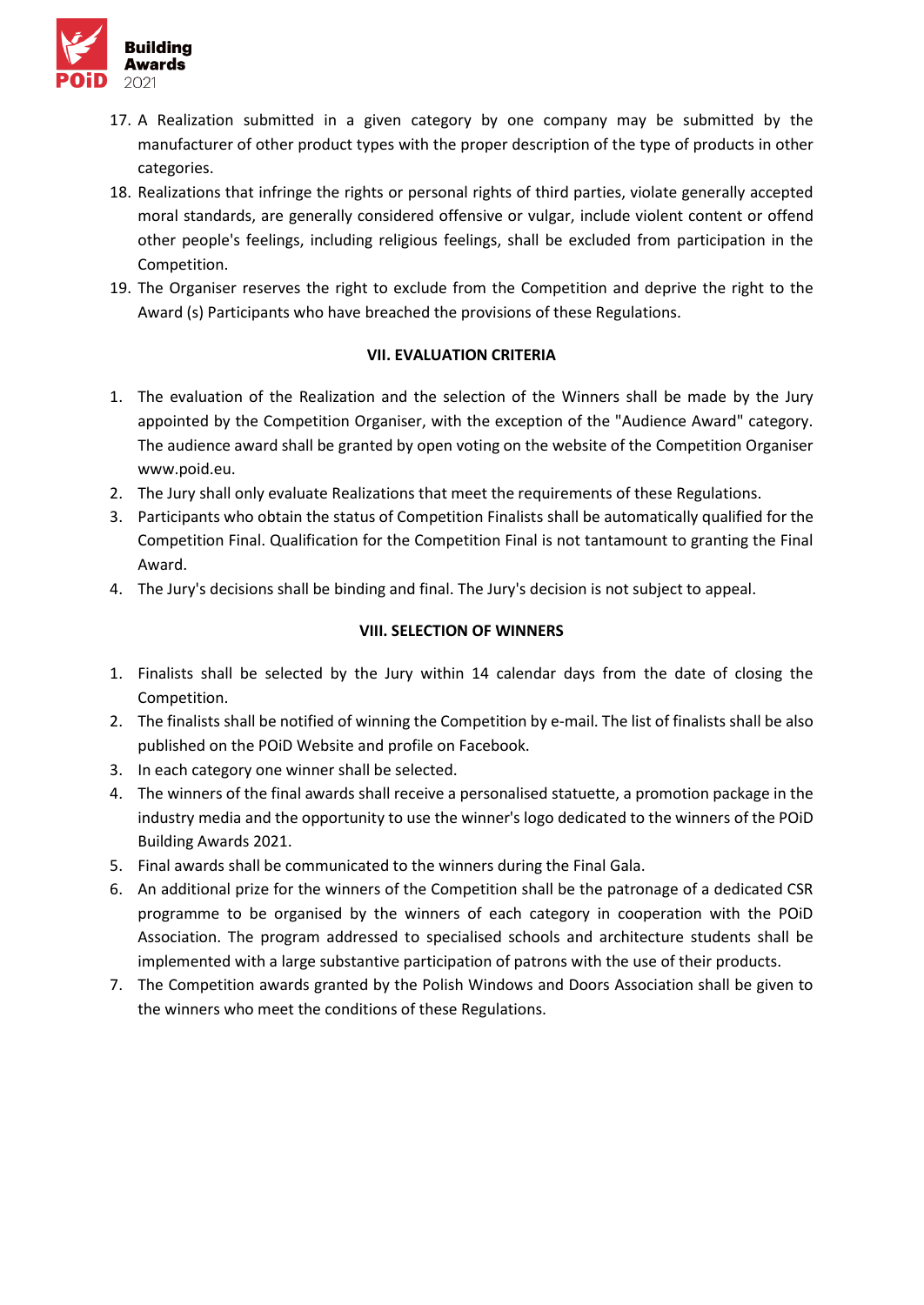

## **IX. COMPETITION SCHEDULE**

- 1. The Competition begins on 01/02/2021.
- 2. The period of submitting Realizations shall last from 01/02/2021 to 07/05/2021.
- 3. The Jury shall evaluate all Competition Realizations at the latest 14 calendar days after the end of the submission period.
- 4. The winners shall be announced and awarded during the Final Gala, which will take place at the Kongres Stolarki Polskiej 2021.

## **X. COPYRIGHT AND PRIVACY**

- 1. The Organiser shall be the controller of the personal data provided by the Competition Participants. Personal data shall be processed by the Organiser in order to conduct the Competition, as well as for the purposes of marketing communication with the Polish Windows and Doors Association, also in the future, and in the case of complaints − in order to consider complaints. Providing personal data is voluntary, but necessary to participate and receive an award in the Competition.
- 2. Personal data shall be processed on the basis of art. 6(1)(1) of the GDPR (consent of the Participant) in order to organise and implement the Competition under the name "POiD Building Awards 2021".
	- a) Personal data shall also be processed for promotional purposes of the Controller and the legitimate interest pursued by the Controller (art. 6 (1)(f) of the GDPR).
	- b) A Participant may at any time withdraw their consent. The withdrawal of consent shall be submitted in writing to the Controller. Withdrawal of consent entails the inability to further process the Participant's data by the Controller.
	- c) Processing of personal data shall be presented in Part VI of these Regulations.
	- d) Personal data may be made available to entities providing to the Controller services related to social media activities indicated in points I.3 and 4 of the Regulations. In addition, personal data may be transferred to state authorities or other entities authorised to receive such information by law.
	- e) Personal data shall be stored until the withdrawal of the Participant's consent to the processing of personal data but not longer than:
		- − 6 months after the end of the Competition for data in the form of first and last name, email address, phone number and address,
		- − 5 years after the end of Competition for data in the form of image,
		- − or until the expiry of the period of limitation of any claim or filing a justified opposition to processing.
	- f) Data submission is voluntary, but necessary to participate in the Competition and receive awards.
	- g) Participant's data shall not be subject to automated decision-making, including profiling, referred to in art. 22 (1) and (4) of the GDPR. Personal data shall also not be transferred abroad, including to third countries, i.e. countries other than EU Member States, Iceland, Norway and Liechtenstein.
	- h) On the basis of and subject to the limitations of art. 15-22 of the GDPR, the Participant has the right to access their data and receive a copy thereof, the right to rectify (correct) their personal data, the right to limit the processing of personal data, the right to delete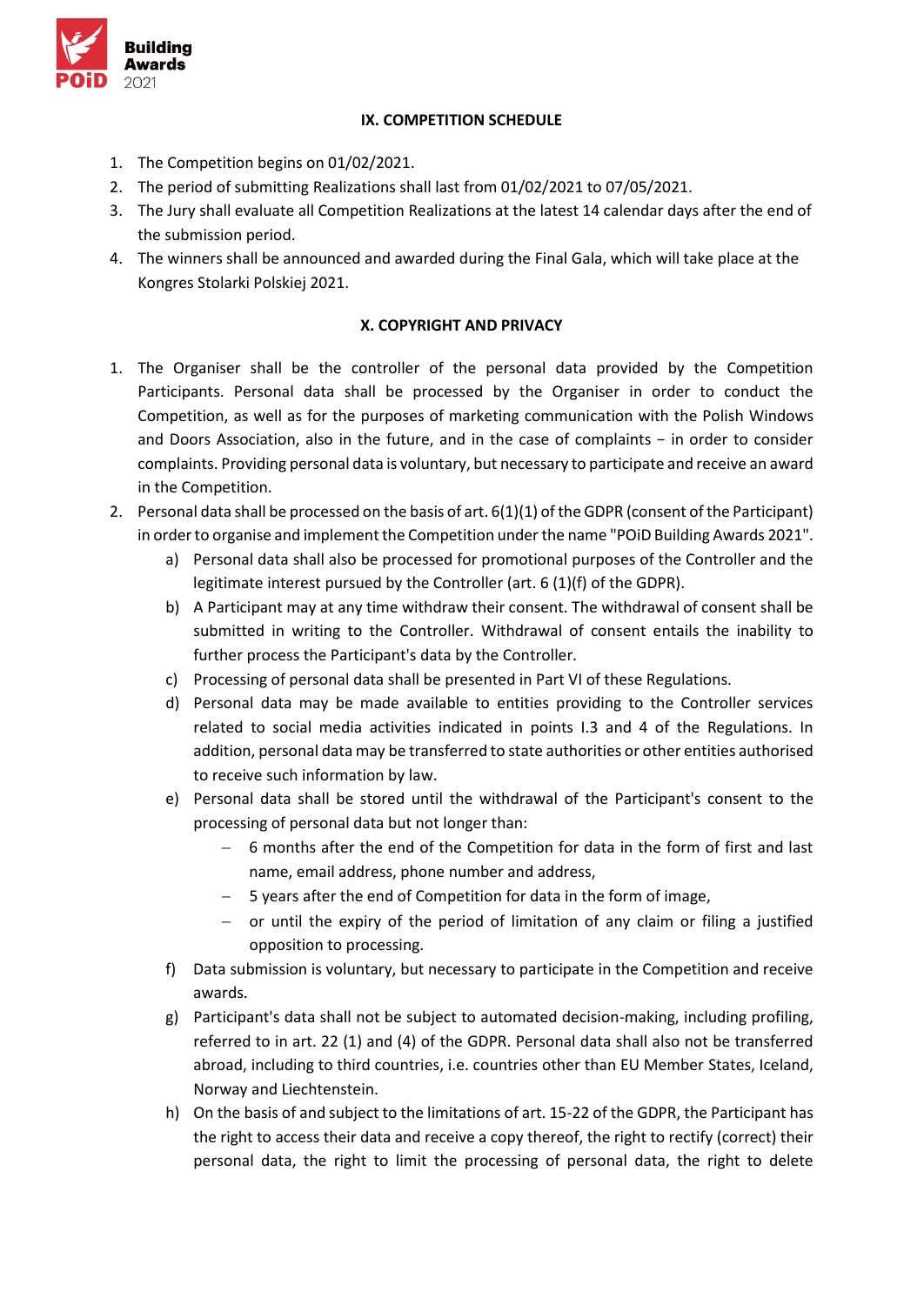

personal data, the right to transfer data, the right to object to processing, and the right to lodge a complaint with the President of the Personal Data Protection Office.

- i) The Participant also agrees to the publication of their data as a Participant in the Competition in the media and social media channels of the partners of the Organiser.
- 3. Any consent may be changed and/or withdrawn in the "My Account" panel in the "My consents" tab.
- 4. Each of the Competition Participants, upon completing the Application Form referred to in Part VI of these Regulations, shall have the opportunity to consent (by checking the appropriate checkbox) to the publication, in the case of obtaining the title of the Competition winner, of their data in the form of company name on the website at[www.buildingawards.poid.eu](http://www.buildingawards.poid.eus/) and in the Organiser's profile on Facebook a[t](http://www.facebook.com/xxx) [https://www.facebook.com/POiDstolarkabudowlana.](https://www.facebook.com/POiDstolarkabudowlana) Consent is voluntary and in no way a condition of participation in the Competition.
- 5. Each of the Competition Participants, upon registration on the Website [www.buildingawards.poid.eu,](http://www.buildingawards.poid.eus/) shall have the opportunity to consent (by checking the appropriate checkbox) to the use of their contact details for the purpose of receiving commercial information from the Organiser. Consent is voluntary and in no way a condition of participation in the Competition.
- 6. Competition Finalists consent to the use of their images in the video and photographic materials recorded for promotional purposes of the Competition.
- 7. Each of the Competition Participants, upon completing the Application Form, declares (by checking the appropriate checkbox) that they hold all copyrights and property rights to the Realization submitted in the Competition and the photo, drawing and video materials documenting the same, or authorisation to their use. In the event that a third party makes a claim arising from the violation of the rights specified above, the Participant submitting the Realization shall release the Organiser from any obligations that arise in this respect. It is a prerequisite to participate in the Competition.
- 8. Each of the Competition Participants, upon completing the Application Form, declares (by checking the appropriate checkbox) that they grant the Organiser consent for free and unlimited publication of the submitted Realization, with the designation of authorship and respect for the author's personal rights on the Competition Website, and in all promotional and advertising materials (e.g. exhibitions, press publications, electronic publications) related to the Competition, including recording and reproduction using any technique, use in whole or in part, both during and after the Competition, without territorial restrictions. It is a prerequisite to participate in the Competition.
- 9. All consents may be changed/withdrawn at any time in the "My Account" panel in the "I accept" tab.

# **XI. FINAL PROVISIONS**

- 1. Entering the Competition is tantamount to acceptance of these Regulations.
- 2. Any matters not provided for in the Regulations shall be subject to the provisions of the Civil Code.
- 3. The Supervisory Team appointed by the Organiser shall supervise the proper course of the Competition and the grant of awards.
- 4. All disputes and claims relating to the Competition shall be resolved by the court competent for the seat of the Organiser.